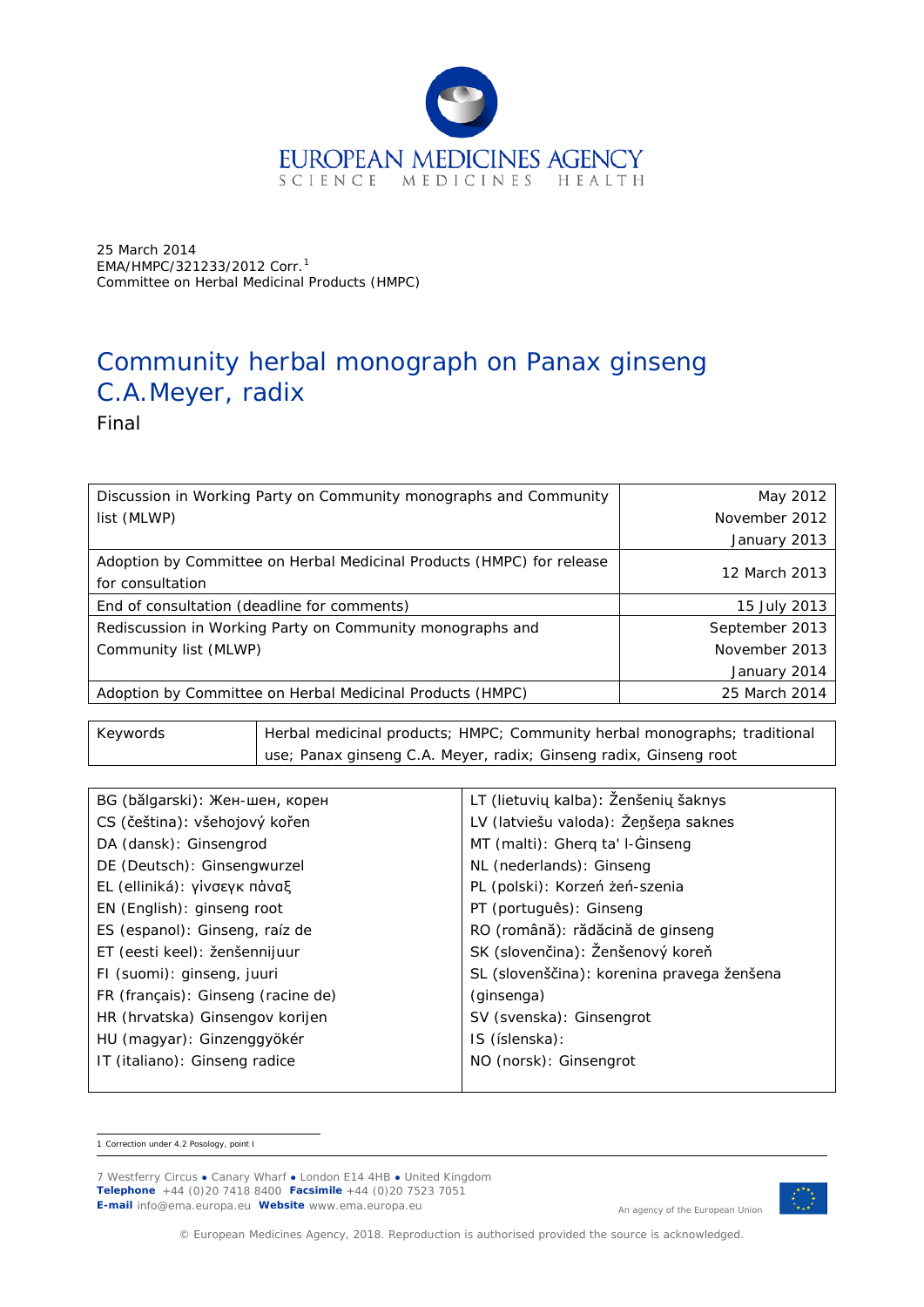## **Community herbal monograph on** *Panax ginseng* **C.A. Meyer, radix**

# **1. Name of the medicinal product**

To be specified for the individual finished product.

# **2. Qualitative and quantitative composition**[2](#page-1-0), [3](#page-1-1)

| Well-established use | <b>Traditional use</b>                                                                                                                                                   |
|----------------------|--------------------------------------------------------------------------------------------------------------------------------------------------------------------------|
|                      | With regard to the registration application of<br>Article 16d(1) of Directive 2001/83/EC as<br>amended                                                                   |
|                      | Panax ginseng C.A. Meyer, radix (Ginseng root)                                                                                                                           |
|                      | i) Herbal substance<br>Not applicable.                                                                                                                                   |
|                      | ii) Herbal preparations                                                                                                                                                  |
|                      | White ginseng:                                                                                                                                                           |
|                      | A) Comminuted herbal substance                                                                                                                                           |
|                      | B) Powdered herbal substance                                                                                                                                             |
|                      | C) Dry extract (DER 2-7:1), extraction solvent<br>ethanol 34-40% V/V                                                                                                     |
|                      | D) Dry extract (DER 3-7:1), extraction solvent<br>ethanol 40% V/V, containing 4% ginsenosides<br>(sum of $Rb_1$ , $Rb_2$ , $Rc$ , $Rd$ , $Re$ , $Rf$ , $Rg_1$ , $Rg_2$ ) |
|                      | Dry extract (DER 3-7:1), extraction solvent<br>E)<br>ethanol 57.9% V/V (=50% m/m)-60% V/V                                                                                |
|                      | Dry extract (DER 3.3-5:1), extraction solvent<br>F)<br>methanol 60% V/V                                                                                                  |
|                      | G) Soft extract (DER 1.7-3.2:1), extraction<br>solvent ethanol 60%-70% V/V                                                                                               |
|                      | H) Soft extract (DER 2-6:1), extraction solvent<br>methanol 30% V/V                                                                                                      |
|                      | Liquid extract (DER 1: 0.8-1.2), extraction<br>$\vert$ )<br>solvent ethanol 30.5% V/V (=25% m/m) -<br>34% V/V                                                            |
|                      | Liquid extract (DER 1:11-13.6), extraction<br>J)<br>solvent liquor wine                                                                                                  |

<span id="page-1-0"></span> $2$  The declaration of the active substance(s) for an individual finished product should be in accordance with relevant herbal quality guidance.<br><sup>3</sup> The material complies with the Ph. Eur. monograph (ref.: 7.0/1523)

<span id="page-1-1"></span>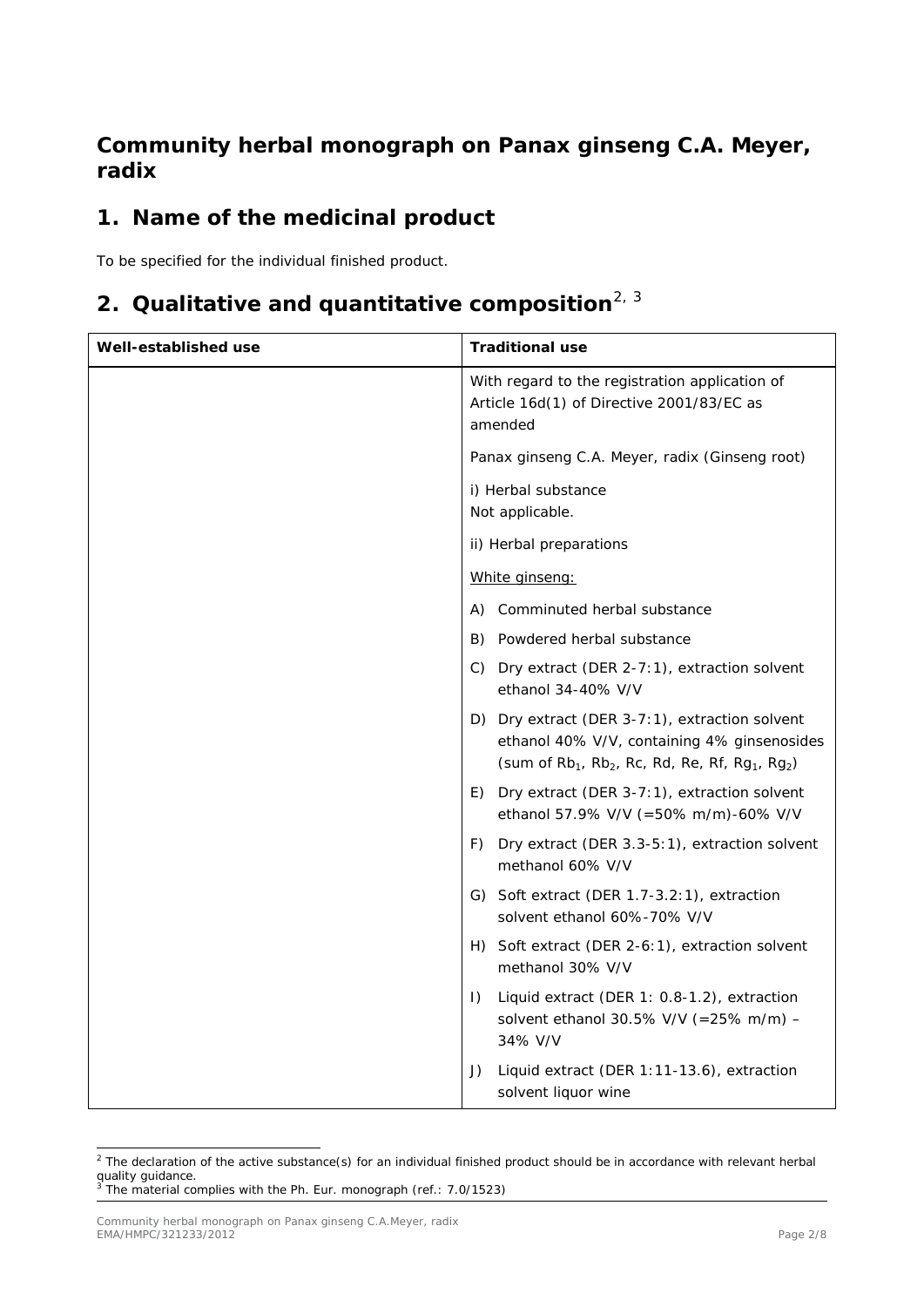| Well-established use | <b>Traditional use</b>                                                 |
|----------------------|------------------------------------------------------------------------|
|                      | Red Ginseng:                                                           |
|                      | Powdered herbal substance<br>K)                                        |
|                      | Dry extract (DER 2-4.5:1), extraction solvent<br>L)<br>ethanol 60% V/V |

## **3. Pharmaceutical form**

| Well-established use | <b>Traditional use</b>                                                                           |
|----------------------|--------------------------------------------------------------------------------------------------|
|                      | Comminuted herbal substance (herbal preparation<br>A) as herbal tea for oral use.                |
|                      | Herbal preparations F, K, L in solid dosage forms<br>for oral use.                               |
|                      | Herbal preparations G, H, I, J in liquid dosage<br>forms for oral use.                           |
|                      | Herbal preparation B, C, D, E in solid and liquid<br>dosage forms.                               |
|                      | The pharmaceutical form should be described by<br>the European Pharmacopoeia full standard term. |

## **4. Clinical particulars**

#### *4.1. Therapeutic indications*

| Well-established use | <b>Traditional use</b>                                                                                                                                                                                                                      |
|----------------------|---------------------------------------------------------------------------------------------------------------------------------------------------------------------------------------------------------------------------------------------|
|                      | Traditional herbal medicinal product for symptoms<br>of asthenia such as fatigue and weakness.<br>The product is a traditional herbal medicinal<br>product for use in the specified indication<br>exclusively based upon long-standing use. |

## *4.2. Posology and method of administration[4](#page-2-0)*

| Well-established use | <b>Traditional use</b>             |
|----------------------|------------------------------------|
|                      | <b>Posology</b>                    |
|                      | Adults and elderly                 |
|                      | White ginseng:                     |
|                      | Comminuted herbal substance:<br>A) |

<span id="page-2-0"></span> <sup>4</sup> For guidance on herbal substance/herbal preparation administered as herbal tea or as infusion/decoction/macerate preparation, please refer to the HMPC 'Glossary on herbal teas' (EMA/HMPC/5829/2010 Rev.1).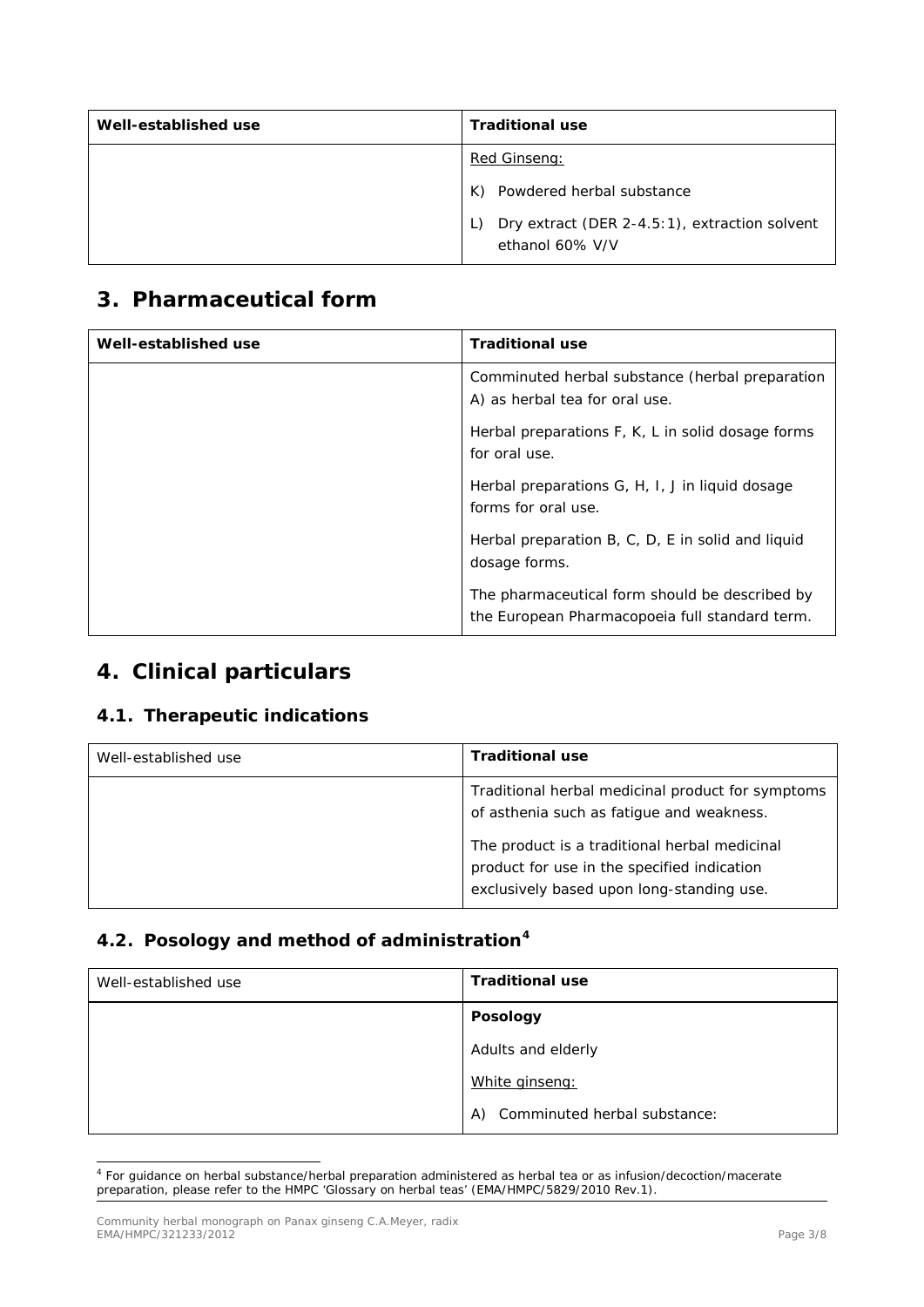| Well-established use | <b>Traditional use</b>                                                                                                                                                         |
|----------------------|--------------------------------------------------------------------------------------------------------------------------------------------------------------------------------|
|                      | Herbal tea: 1000-2000 mg of the comminuted<br>herbal substance in 150 ml of water as a<br>decoction 2-3 times daily                                                            |
|                      | B) Powdered herbal substance                                                                                                                                                   |
|                      | Single dose: 250-1200 mg<br>Daily dose: 600-2000 mg<br>Dosage frequency: once daily (1200 mg),<br>2-8 times daily                                                              |
|                      | C) Dry extract (DER 2-7:1), extraction solvent<br>ethanol 34-40% V/V                                                                                                           |
|                      | Single dose: 90-360 mg<br>Daily dose: 200-670 mg<br>Dosage frequency: 1-4 times daily                                                                                          |
|                      | D) Dry extract (DER 3-7:1), extraction solvent<br>ethanol 40% V/V, containing 4% ginsenosides<br>(sum of $Rb_1$ , $Rb_2$ , Rc, Rd, Re, Rf, Rg <sub>1</sub> , Rg <sub>2</sub> ) |
|                      | Single dose: 40-200 mg<br>Daily dose: 40-200 mg<br>(can be increased up to 600 mg in the first<br>5 days in special situations)<br>Dosage frequency: 1-2 times daily           |
|                      | Dry extract (DER 3-7:1), extraction solvent<br>E)<br>ethanol 57.9 % V/V (=50% m/m) - 60% V/V                                                                                   |
|                      | Single dose: 98-220 mg<br>Daily dose: 196-525 mg<br>Dosage frequency: 2-4 times daily                                                                                          |
|                      | Dry extract (DER 3.3-5:1), extraction solvent<br>F)<br>methanol 60% V/V                                                                                                        |
|                      | Single dose: 120 mg<br>Daily dose: 360 mg<br>Dosage frequency: 3 times daily                                                                                                   |
|                      | G) Soft extract (DER 1.7-3.2:1), extraction<br>solvent ethanol 60%-70% V/V                                                                                                     |
|                      | Single dose: 300-440 mg<br>Daily dose: 440-700 mg<br>Dosage frequency: once daily (440 mg)<br>or 2 times daily                                                                 |
|                      | H) Soft extract (DER 2-6:1), extraction solvent<br>methanol 30% V/V                                                                                                            |
|                      | Single dose: 219.8 mg<br>Daily dose: 439.6 mg                                                                                                                                  |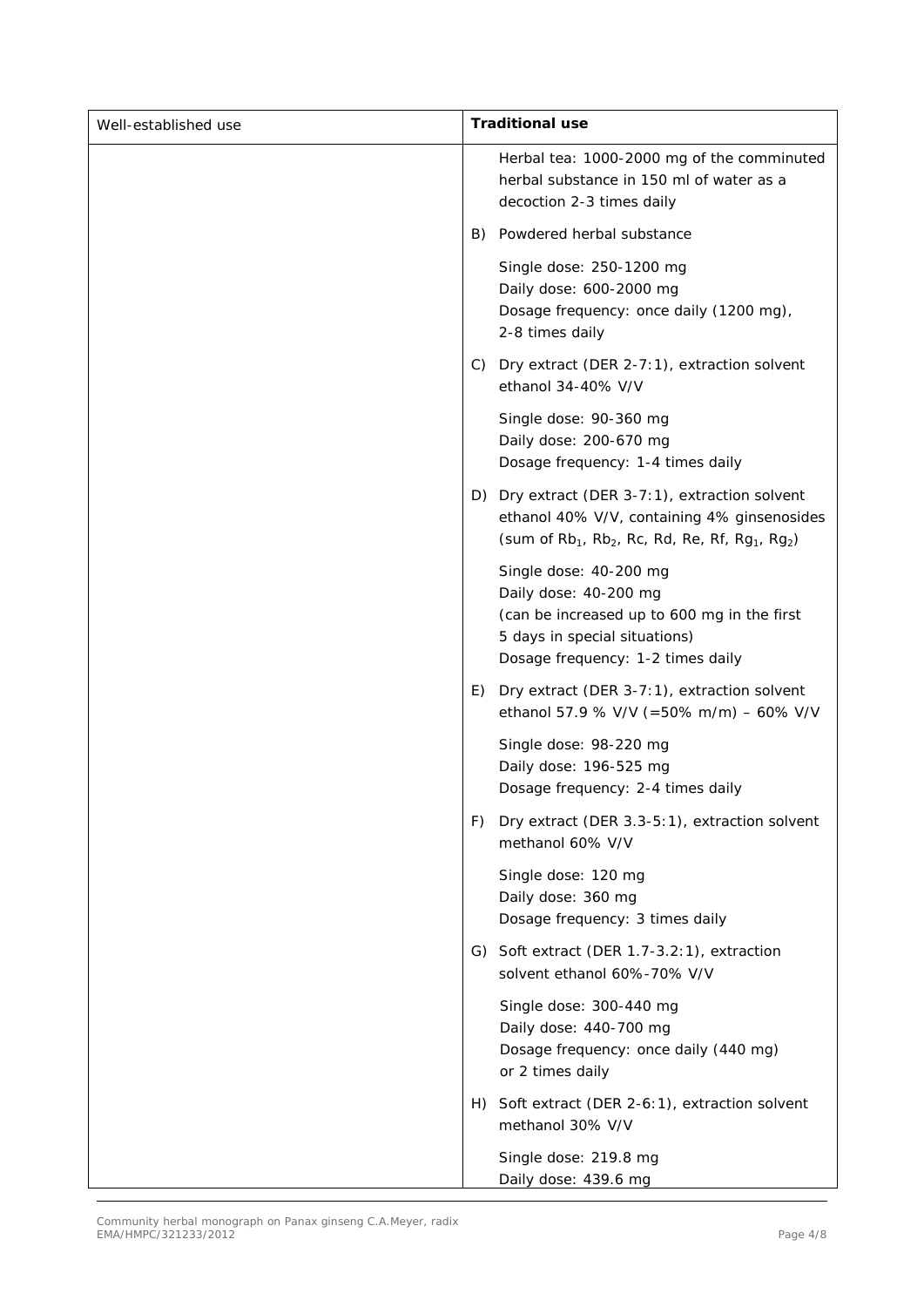| Well-established use | <b>Traditional use</b>                                                                                                                                                                                |
|----------------------|-------------------------------------------------------------------------------------------------------------------------------------------------------------------------------------------------------|
|                      | Dosage frequency: 2 times daily                                                                                                                                                                       |
|                      | Liquid extract (DER 1:0.8-1.2), ethanol 30.5%<br>$\vert$ )<br>$V/V$ (=25% m/m) - 34% V/V                                                                                                              |
|                      | Single dose: 500 mg - 1250 mg<br>Daily dose: 900 mg - 2500 mg<br>Dosage frequency: 1-2 times daily                                                                                                    |
|                      | Liquid extract (DER 1:11-13.6), extraction<br>J)<br>solvent liquor wine                                                                                                                               |
|                      | Single dose: 19.4 ml<br>Daily dose: 19.4 ml<br>Dosage frequency: once daily                                                                                                                           |
|                      | Red ginseng:                                                                                                                                                                                          |
|                      | K) Powdered herbal substance:                                                                                                                                                                         |
|                      | Single dose: 600 mg<br>Daily dose: 1800 mg<br>Dosage frequency: 3 times daily                                                                                                                         |
|                      | Dry extract (DER 2-4.5:1), extraction solvent<br>L)<br>ethanol 60% V/V                                                                                                                                |
|                      | Single dose: 180-500 mg<br>Daily dose: 360-500 mg<br>Dosage frequency: once daily (475 mg or<br>500 mg) or 2 times daily                                                                              |
|                      | The use in children and adolescents under<br>18 years of age is not recommended (see section<br>4.4 'Special warnings and precautions for use')                                                       |
|                      | Duration of use                                                                                                                                                                                       |
|                      | Duration of use up to 3 months. If the symptoms<br>persist for more than 2 weeks during the use of<br>the medicinal product, a doctor or a qualified<br>health care practitioner should be consulted. |
|                      | Method of administration                                                                                                                                                                              |
|                      | Oral use.                                                                                                                                                                                             |

## *4.3. Contraindications*

| Well-established use | <b>Traditional use</b>                    |
|----------------------|-------------------------------------------|
|                      | Hypersensitivity to the active substance. |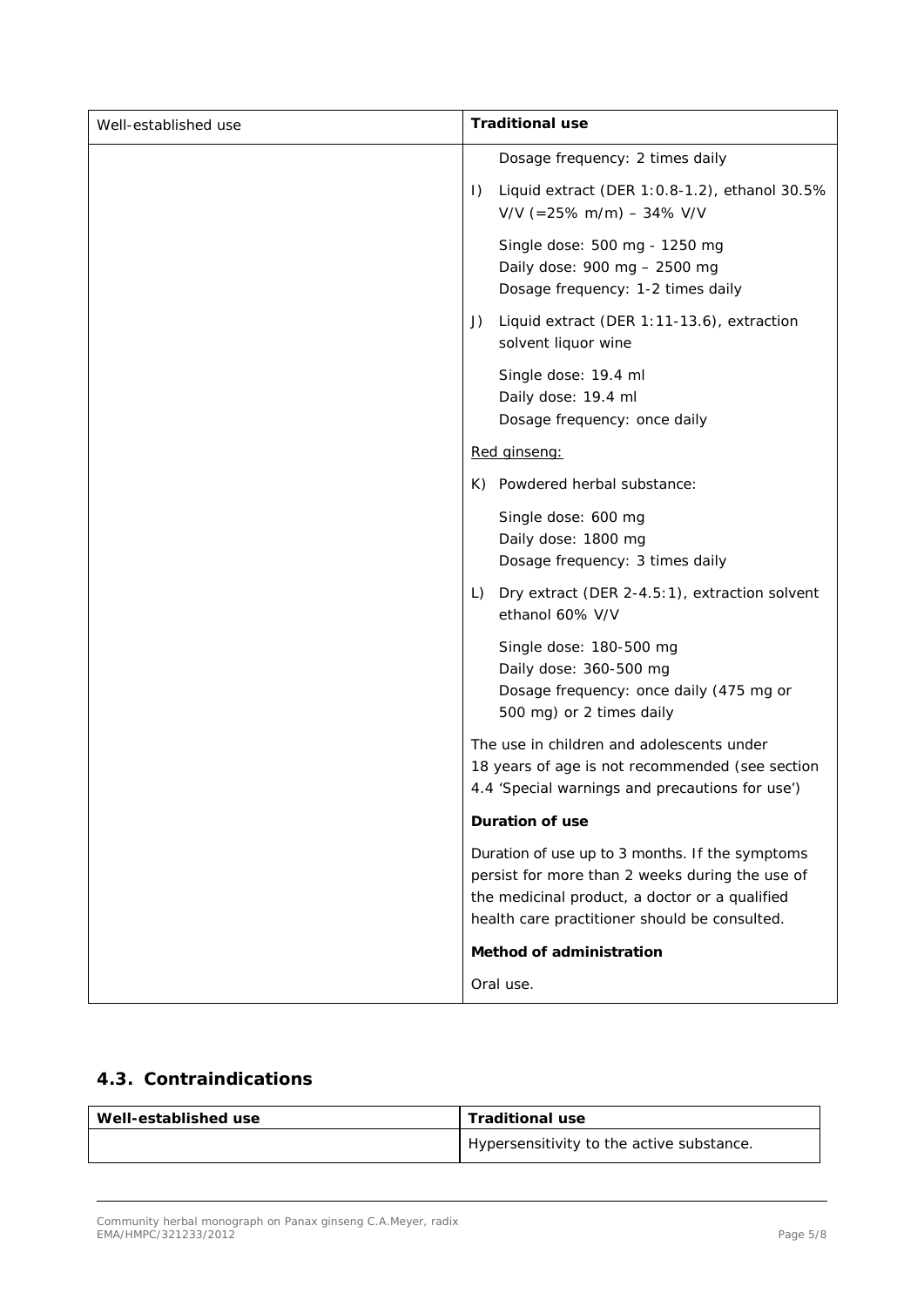## *4.4. Special warnings and precautions for use*

| Well-established use | <b>Traditional use</b>                                                                                                                                                                                                                                                                                                                                              |
|----------------------|---------------------------------------------------------------------------------------------------------------------------------------------------------------------------------------------------------------------------------------------------------------------------------------------------------------------------------------------------------------------|
|                      | The use in children and adolescents under                                                                                                                                                                                                                                                                                                                           |
|                      | 18 years of age has not been established due to                                                                                                                                                                                                                                                                                                                     |
|                      | lack of adequate data.                                                                                                                                                                                                                                                                                                                                              |
|                      | If the symptoms worsen during the use of the<br>medicinal product, a doctor or a qualified health<br>care practitioner should be consulted.<br>For extracts containing ethanol, the appropriate<br>labelling for ethanol, taken from the 'Guideline on<br>excipients in the label and package leaflet of<br>medicinal products for human use', must be<br>included. |

## *4.5. Interactions with other medicinal products and other forms of interaction*

| Well-established use | <b>Traditional use</b> |
|----------------------|------------------------|
|                      | None reported.         |

## *4.6. Fertility, pregnancy and lactation*

| Well-established use | <b>Traditional use</b>                                                                                                                                                                                 |
|----------------------|--------------------------------------------------------------------------------------------------------------------------------------------------------------------------------------------------------|
|                      | Safety during pregnancy and lactation has not<br>been established. In the absence of sufficient<br>data, the use during pregnancy and lactation is<br>not recommended.<br>No fertility data available. |

## *4.7. Effects on ability to drive and use machines*

| Well-established use | <b>Traditional use</b>                                                                    |
|----------------------|-------------------------------------------------------------------------------------------|
|                      | No studies on the effect on the ability to drive and<br>use machines have been performed. |

#### *4.8. Undesirable effects*

| Well-established use | <b>Traditional use</b>                                                                                                                                                                           |
|----------------------|--------------------------------------------------------------------------------------------------------------------------------------------------------------------------------------------------|
|                      | Hypersensitivity reactions (urticaria, itching),<br>insomnia and gastrointestinal disorders like<br>stomach discomfort, nausea, vomiting, diarrhoea,<br>and constipation have been reported. The |
|                      | frequency is not known.                                                                                                                                                                          |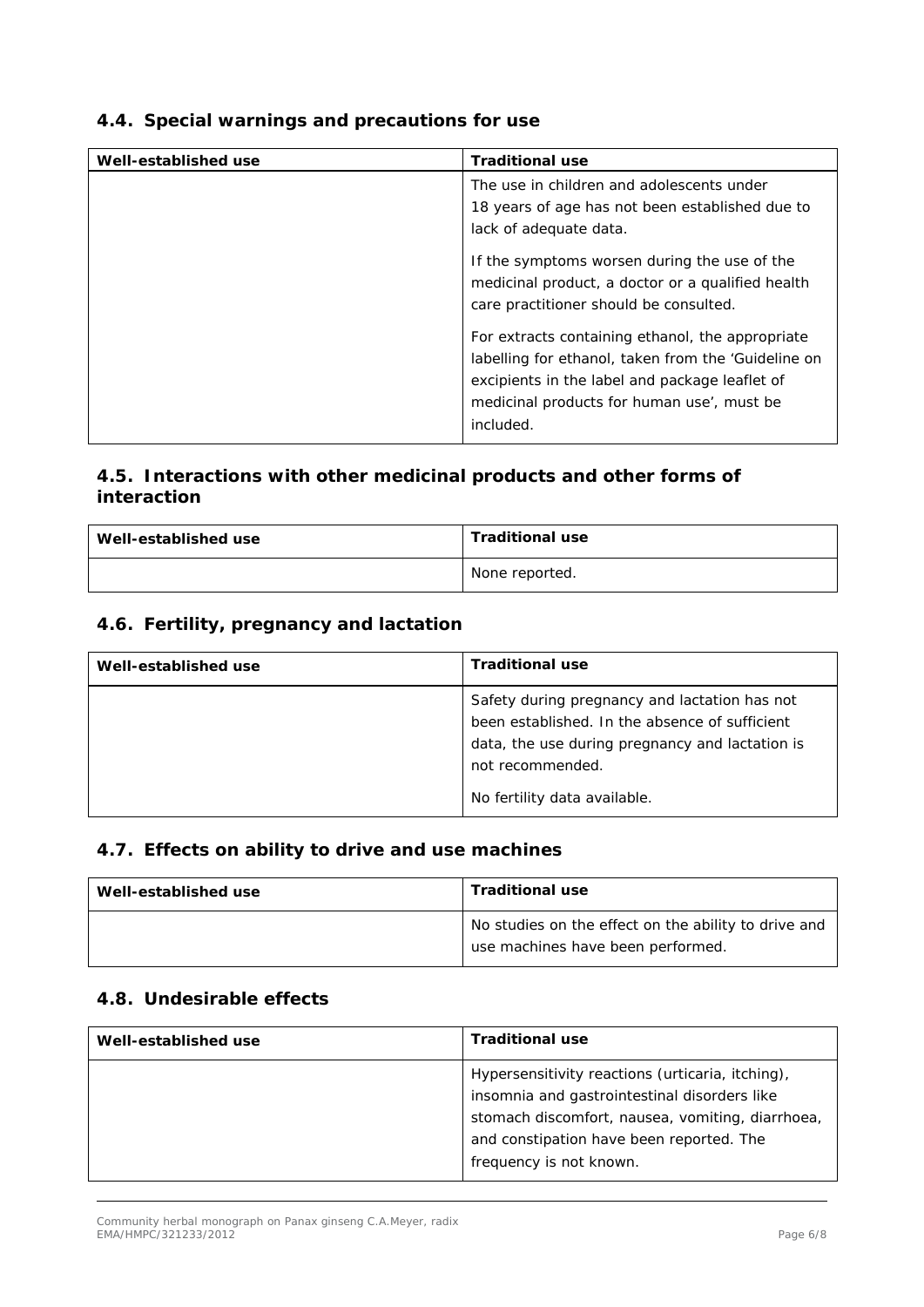| Well-established use | <b>Traditional use</b>                                                                                                            |
|----------------------|-----------------------------------------------------------------------------------------------------------------------------------|
|                      | If other adverse reactions not mentioned above<br>occur, a doctor or a qualified health care<br>practitioner should be consulted. |

#### *4.9. Overdose*

| Well-established use | <b>Traditional use</b>                 |
|----------------------|----------------------------------------|
|                      | No case of overdose has been reported. |

# **5. Pharmacological properties**

## *5.1. Pharmacodynamic properties*

| Well-established use | <b>Traditional use</b>                                                              |
|----------------------|-------------------------------------------------------------------------------------|
|                      | Not required as per Article $16c(1)(a)(iii)$ of<br>Directive 2001/83/EC as amended. |

## *5.2. Pharmacokinetic properties*

| Well-established use | <b>Traditional use</b>                                                              |
|----------------------|-------------------------------------------------------------------------------------|
|                      | Not required as per Article $16c(1)(a)(iii)$ of<br>Directive 2001/83/EC as amended. |

### *5.3. Preclinical safety data*

| Well-established use | <b>Traditional use</b>                                                                                                                                                                                                                                                                                                                                                                                                                                         |
|----------------------|----------------------------------------------------------------------------------------------------------------------------------------------------------------------------------------------------------------------------------------------------------------------------------------------------------------------------------------------------------------------------------------------------------------------------------------------------------------|
|                      | Not required as per Article $16c(1)(a)(iii)$ of<br>Directive 2001/83/EC as amended, unless<br>necessary for the safe use of the product.                                                                                                                                                                                                                                                                                                                       |
|                      | No signs of genotoxicity were observed in an<br>AMES-test (Salmonella typhimurium strains TA<br>1535, TA 1537, TA 1538, TA 98 and TA 100) with<br>and without metabolic activation using an extract<br>prepared with ethanol 40% V/V (herbal<br>preparation D). This was confirmed with an<br>extract prepared with ethanol 80% in a guideline-<br>conform AMES-test (OECD-471) with and without<br>metabolic activation as well as in a micronucleus<br>test. |
|                      | After 2 years of oral administration of an extract<br>prepared with ethanol 80% in dosages of up to<br>5000 mg/kg b.w. no signs of carcinogenicity were<br>observed in mice or rats.                                                                                                                                                                                                                                                                           |